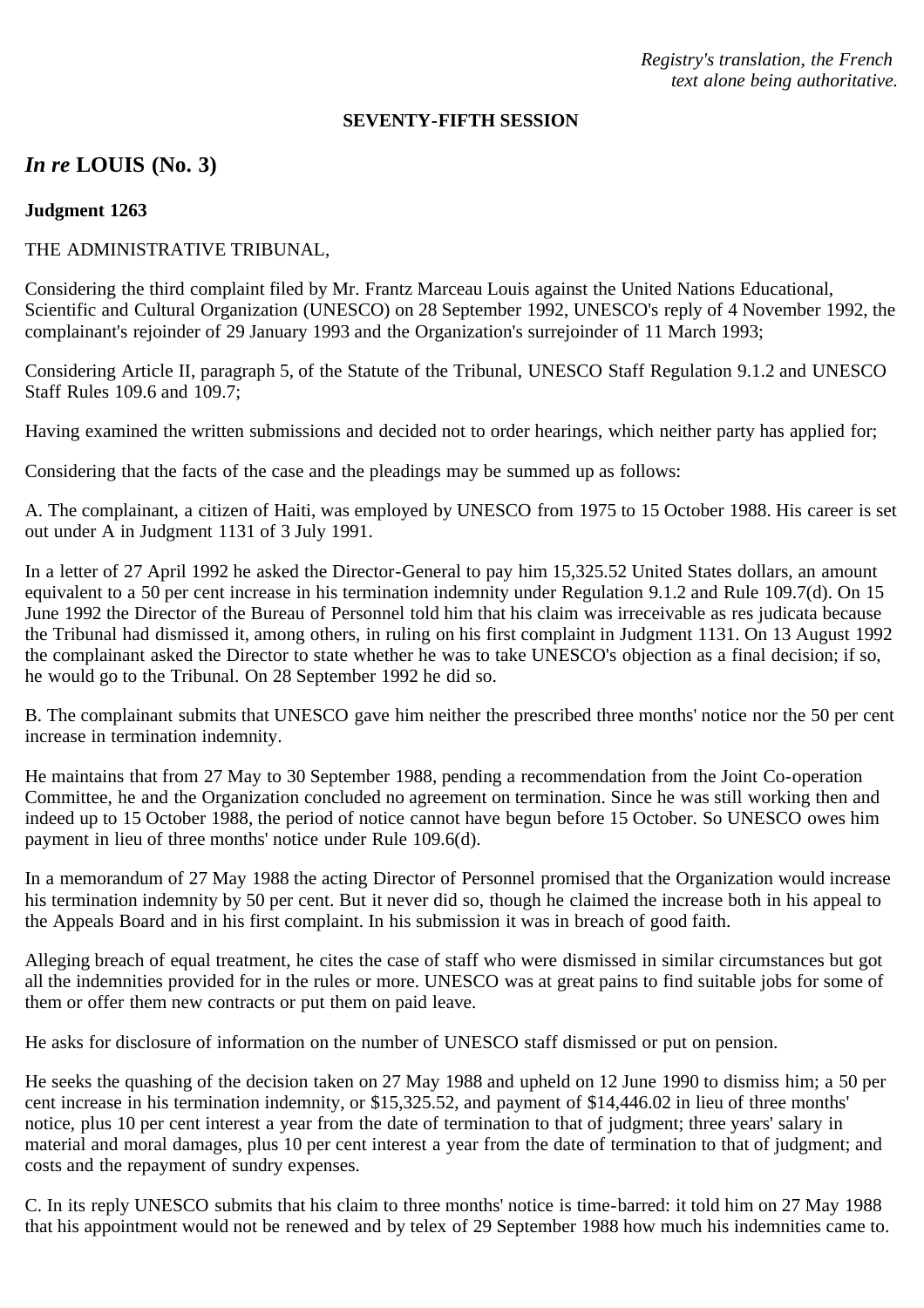On 10 May 1989 it notified to him the final amount of his entitlements. Neither in his internal appeal nor in his first complaint did he claim payment in lieu of three months' notice.

UNESCO argues that his other claims are barred under the res judicata rule because they formed part of his first complaint.

On the merits it points out that since on 9 November 1988 he had turned down its offer of a termination agreement that offer was no longer open. As to the three months' notice, it gave him notice of non-renewal on 27 May 1988, over four months before his termination on 15 October. So his claim to compensation under that head is without merit. Rule 109.6(d) lays no duty on the Director-General; it merely says that "The Director-General may authorize payment of salary and allowances in lieu of notice or in part thereof".

D. In his rejoinder the complainant maintains that UNESCO did not strictly comply with its Regulations and Rules and was in grave breach of duty in refusing to pay the full amounts due to him.

It is wrong to say that his claim to payment in lieu of notice is time-barred. The period of notice began only after he got a telex dated 26 September 1988 saying that the Director-General could not keep him on beyond 30 September 1988. He never surrendered entitlement to notice under Rule 109.6.

As to the receivability of his other claims he observes that although the Tribunal rejected his claims to compensation which were not directly related to dismissal it implied that UNESCO must meet any that were.

UNESCO's denying him the benefit of circular 1474 of 22 November 1985 was discriminatory. Other staff who were affected by the first set of reductions fared better: unlike him they got offers of action to alleviate the consequences.

E. In its surrejoinder UNESCO denies mistreating the complainant and observes that its reason for extending his contract for the last time, from 1 to 15 October 1988, was to allow him to arrange for repatriation.

It offered to increase his termination indemnity provided that he agreed not to challenge the Director-General's decision. So he has only himself to blame for rejecting the offer in memoranda of 7 June and 10 October 1988.

He is wrong to assume that the options in circular 1474 applied to him. It was about the exercise of redeployment in 1985, not the staff cuts made in 1988, which were the subject of circular 1583 of 23 February 1988. The cases he cites in support of his charge of discrimination came before 1988 or relate to officials in different circumstances.

UNESCO maintains that his claim to payment in lieu of three months' notice is time-barred and that his other claims are also irreceivable.

## CONSIDERATIONS:

1. Judgment 1131 of 3 July 1991 ruled on the complainant's first complaint, which challenged UNESCO's decision of 27 May 1988 not to renew his appointment. On 16 December 1991 he filed an application for interpretation. It was about one specific issue, the amount of the one year's full pay which UNESCO had been ordered to pay him, and the Tribunal ruled on it in Judgment 1173 of 15 July 1992.

Some time before, on 27 April 1992, he had again put to the Organization a claim to full payment of the sums allegedly due to him on account of its decision of 27 May 1988. On 15 June 1992 the Director of the Bureau of Personnel answered that, since the Tribunal had already entertained the claim and dismissed it along with other claims of his to awards of compensation, it was res judicata. That is the decision he now impugns.

## Receivability

2. The Organization contends that his complaint is irreceivable either because he has failed to exhaust the internal means of redress or because the matter is res judicata.

3. In its submission his claim to payment of three months' pay in lieu of notice is irreceivable for the former reason; although it is a challenge to the final settlement of his entitlements that was made on 10 May 1989, he never made a written protest on that score or an appeal to the Appeals Board, or even raised the matter in the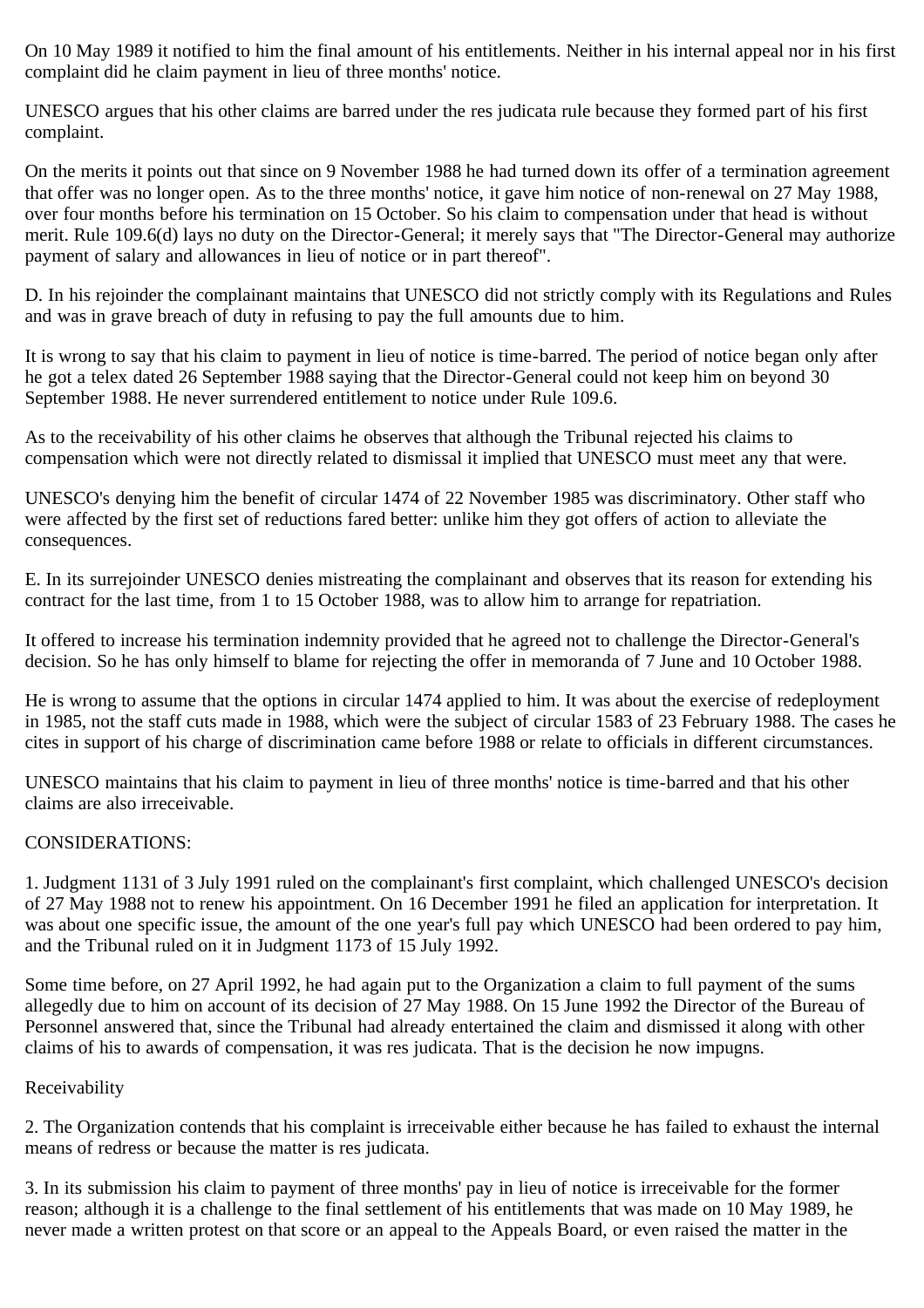original complaint that Judgment 1131 ruled on.

He does not deny that he made no internal appeal: he just asserts that it was discriminatory and unlawful not to grant him the three months' pay in lieu of notice.

So his complaint is indisputably irreceivable under this head.

4. The Organization pleads that his other claims are irreceivable because they are res judicata.

The res judicata rule will apply where the parties, the purpose of the suit and the cause of action are the same as in the earlier case.

The parties being the same in this case, there is no difficulty over the first condition.

Identity of purpose means that what the complainant is seeking is what he would have obtained had his earlier suit succeeded. And it is not the actual wording of the decision that matters but the complainant's intent.

How far do the complainant's present claims match the ones that Judgment 1131 ruled on?

His claims now are:

(1) the disclosure by UNESCO of a memorandum showing, among other things, the number of staff dismissed or pensioned off;

(2) the quashing of the dismissal notified by letter of 27 May 1988 and confirmed on 12 June 1990;

(3) the payment of 15,325.52 United States dollars corresponding to a 50 per cent increase in the termination indemnity mentioned in UNESCO's telex of 29 September 1988 and of \$14,446.02 corresponding to the three months' notice, plus interest on both sums at the rate of 10 per cent a year from the date of termination to that of judgment;

(4) awards of three years' full pay, again plus interest, in moral damages for distress and in material damages for the Organization's failure to grant the 50 per cent increase in the indemnity and the three months' pay in lieu of notice and its failure to distribute circular 1474;

(5) an award of \$5,000 in costs; and

(6) the repayment of sundry expenses amounting to \$1,000.

5. Claims (2) and (3) have the same purpose and show the same cause of action as the claims that were numbered 11.5 and 11.13(v) in the first complaint. Since Judgment 1131 ruled on them they cannot but fail under the res judicata rule.

6. As to claim (4), what the complainant asked for in his first complaint was compensation for the premature and unlawful termination of his career, and he sought no more than the equivalent of two years' pay under that head. He also claimed, under a point numbered 11.14, interest on the amounts due, including the 50 per cent increase, as from the date of publication of the judgment. His claims presumably covered both the material and the moral injury, or at least the material injury due to failure to pay the 50 per cent increase.

The conclusion is that, though somewhat differently stated, claim (4) has much the same purpose as his corresponding claims in the first complaint. Since Judgment 1131 dismissed them, under 9, together with his other claims to compensation, claim (4) too fails under the res judicata rule.

Since his claim to three months' pay in lieu of notice is irreceivable for the reason stated in 3 above, so too is his claim to damages for the alleged injury due to the failure to pay that sum.

His claim to material damages for failure to distribute circular 1474 is made for the first time in this complaint and did not form the subject of prior appeal to the Director-General. It is irreceivable because he has failed to exhaust the internal means of redress.